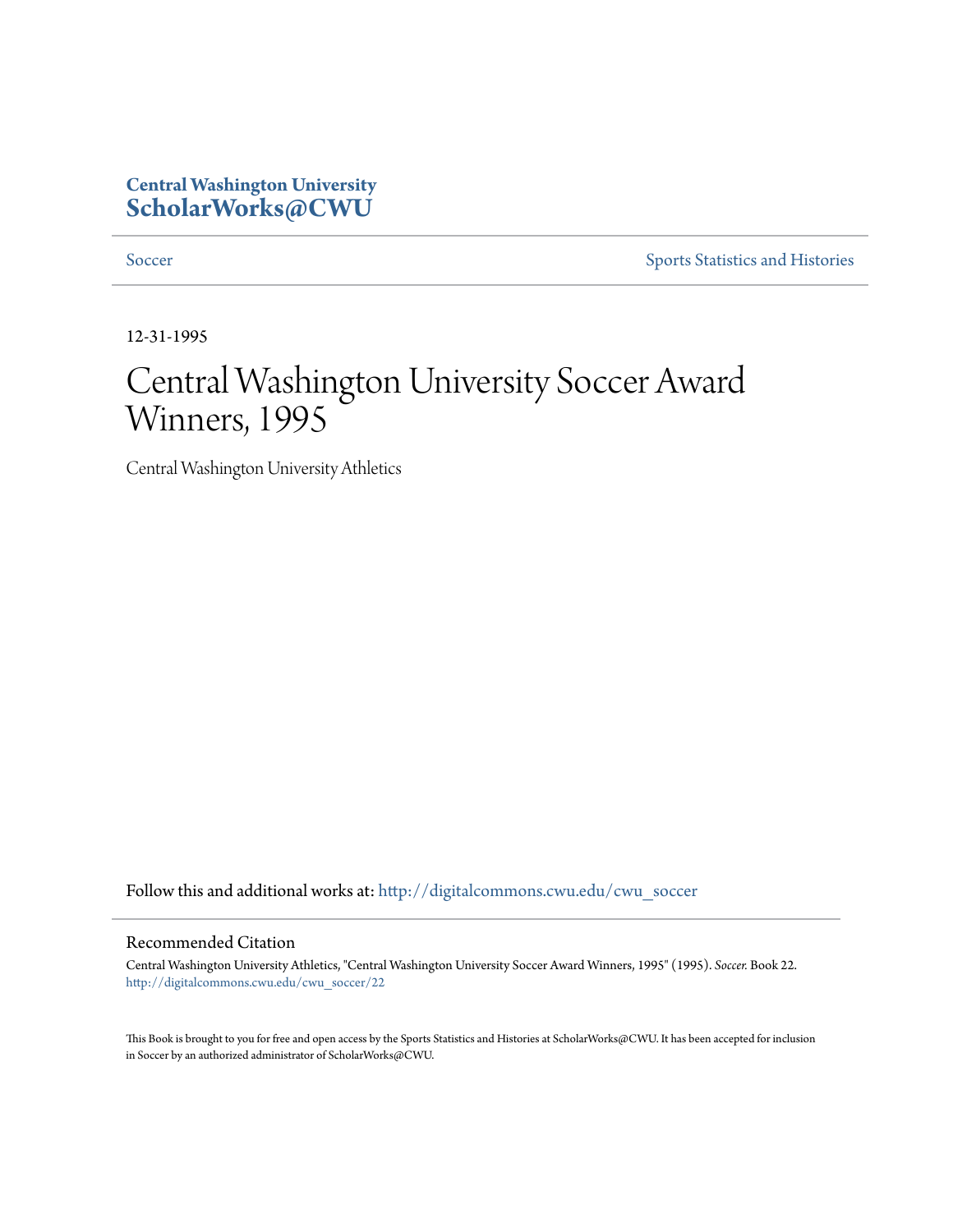#### Award Winners

| Captain       |  |             | Casey Rein Inspirational Nate Sabari |
|---------------|--|-------------|--------------------------------------|
| Most Improved |  |             | Cris Fastrup MVP Casey Rein          |
| Top Newcomer  |  | Jim Dempsey |                                      |

Letter winners - Slade Murphy (3), Matt Morton (3), Jay Gile (3), Casey Rein (3), J.P. Reck (2), Nate Sabari (2), Jason Timm (2), Cris Fastrup (2), Scott McDermott (2), Shawn Tobius, Cory Little, Lance Ledford, Jim Dempsey, Seth Timbers, Craig Hawley, Tom Adolphson, Rick Gliniak, Jeff Rawlings.

Pacific Northwest Athletic Conference

|                      |   |     | All |    |    |    |               |    |    |    |    |    |
|----------------------|---|-----|-----|----|----|----|---------------|----|----|----|----|----|
| W                    |   | Pts | GF  | GA | W  |    | т             | GF | GA |    |    |    |
| Simon Fraser 8       |   |     | 25  | 25 |    | 18 |               |    | 61 | 19 |    |    |
| Evergreen State      | 6 |     |     | 19 | 14 | 13 | 10            | 8  |    | 31 | 30 |    |
| Seattle 6            |   | 19  | 23  | 10 | 14 |    | 3             | 53 | 30 |    |    |    |
| Central Washington 4 |   | 4   |     | 14 | 15 | 16 | $\mathfrak b$ | 11 |    | 23 | 32 |    |
| Puget Sound 1        |   |     | 5   | 5. | 22 | 8  | 10            |    | 22 | 31 |    |    |
| Western Washington   |   |     | 8   |    | 4  | 3  | 16            | 4  |    |    |    | 27 |

Conference Playoffs: Nov. 1 - Evergreen State 0 at Seattle 5. Nov. 4 - Seattle 1 at Simon Fraser 4. Regional Playoffs at Burnaby : Nov. 9 - Simon Fraser 6, Pacific Lutheran 1; Seattle 1, Evergreen State 0. Nov. 11 - Simon Fraser 2. Seattle 0. NAIA Nationals at Mobile, Ala.: Nov. 20 - Simon Fraser 3, Birmingham-Southern 3. Nov. 21 - Simon Fraser 3, Rockhurst 0. (SFU eliminated on goal differential).

PNWAC All-Stars: First Team - Casey Rein (Midfielder), Jim Dempsey (Midfielder). NAIA PNW Region: Second Team - Casey Rein (Midfielder). Honorable Mention - Jim Dempsey. All-Americans: None. Academic All-American: Jason Timm.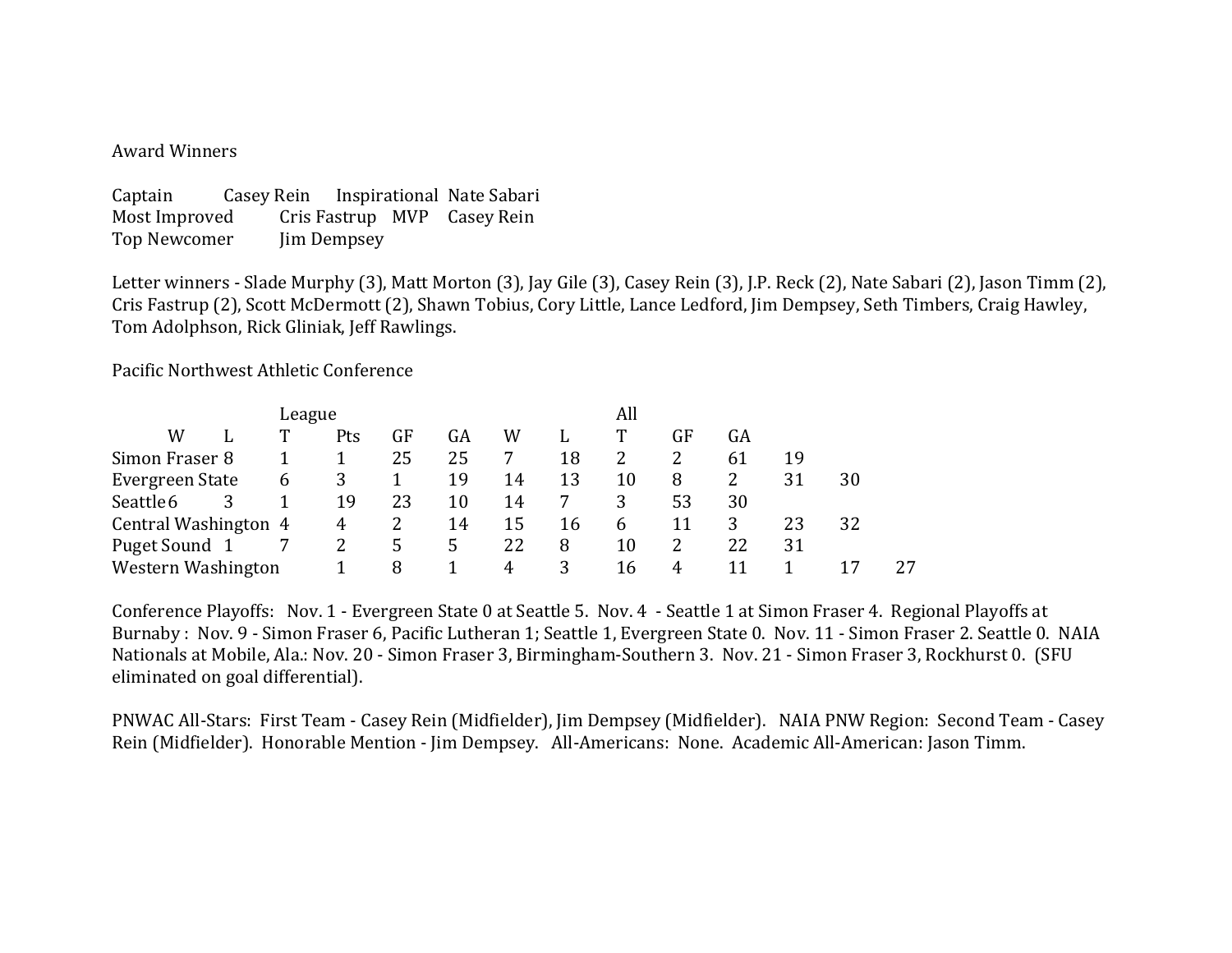PNWAC Statistical Leaders: Scoring Leaders (GM-G-A-Pts-Avg.) - 12. Casey Rein 18-5-2-12-0.67. Goalkeeping (GM-GAA) - 4. Shawn Tobius 16-1.46.

#### WOMEN

#### **AWARD WINNERS**

Captain Darcy Neil, Kerry Moffat Inspirational Darcy Neil MVP Darcy Neil Most Improved Dawn Green Coaches Award Abby Hovsepian

Letter winners - Erin Hamilton (4), Darcy Neil (4), Amanda Frazier (3), Jennifer Murphy (3), Amy Roth (3), Kerry Moffat (3), Dawn Green (3), Abby Hovsepian (2), Erika Miller (2), Holly Smith (2), Amber Rikerd, Shelley Olson, Mariah Kmitta, Arie Edward, Kellie Johnson, Jennifer Thompson, Gretchen Talmadge, Missy Budde, Di St. Peter, Melissa Sawyer, Dawn Moffat, Anne Stuchell, Casey Cunningham.

### Pacific Northwest Athletic Conference

|                 |   |                      |   |     | League           |             |    |    |    |    | All      |    |    |    |  |  |
|-----------------|---|----------------------|---|-----|------------------|-------------|----|----|----|----|----------|----|----|----|--|--|
|                 | W |                      | т | Pts | GF               | GA          | W  |    |    | GF | GA       |    |    |    |  |  |
| Simon Fraser 9  |   |                      | 0 |     | 28               | 26          | 5  | 17 |    |    | 53       | 14 |    |    |  |  |
|                 |   | Western Washington   |   |     | 2                |             | 22 | 24 | 13 | 10 | 5.       |    | 37 | 19 |  |  |
| Seattle 4       |   | <sub>b</sub>         | 0 | 12  | 17               | 19          | 9  | 11 |    | 39 | 37       |    |    |    |  |  |
|                 |   | Central Washington 2 |   | 4   | 4                | 10          | 12 | 16 | 8  | 5  | 4        | 30 | 20 |    |  |  |
| Evergreen State |   |                      | 3 |     | $\boldsymbol{0}$ | 9           | 20 | 31 | 12 | 8  | $\theta$ | 64 | 42 |    |  |  |
| Puget Sound 1   |   |                      |   |     | 5                | $\mathbf b$ | 21 | 4  | 12 |    | 19       | 37 |    |    |  |  |

Conference Playoffs: Nov. 1 - Seattle 2 at Western Washington 1 (ot). Nov. 4 - Seattle 1 at Simon Fraser 3. NAIA West Regional at Burnaby Nov. 10- Simon Fraser 2, Seattle 1; Willamette 3, Westmont 0. Nov. 11- Simon Fraser 1, Willamette 0. NAIA Nationals (at Rome, Georgia): Nov. 20 - Lynn, Fla. 4, Simon Fraser 2. Nov. 21 - Simon Fraser 0, Berry, Ga. 0.